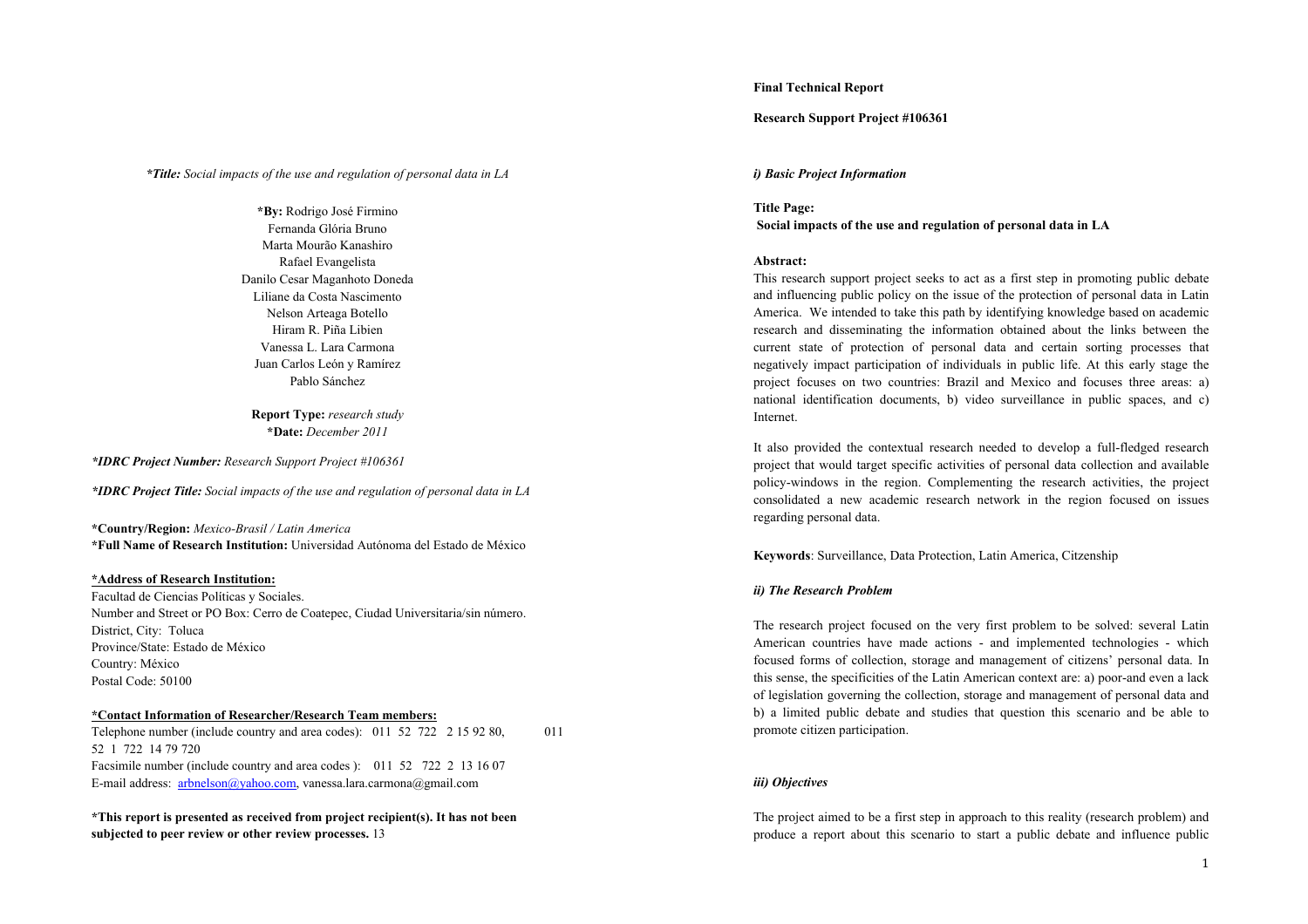policies concerning personal data protection in Latin America. We intended to map the situation in two countries, Brazil and Mexico, with a view to make it visible by identifying knowledge based on academic research, actors and technologies involved in this scenario, legislation and other speeches about these issues. Disseminating the information obtained about current state of protection of personal data and certain sorting processes that impact participation of individuals in public life. At this early stage the project focused on these countries: Brazil and Mexico and observed three areas: a) national identification documents, b) video surveillance in public spaces, and c) monitoring data on Internet.

This goal was guided from the perception that in both countries, Brazil and Mexico, have made actions - and implemented technologies - which focused forms of collection, storage and management of citizens personal data. Despite this scenario of everyday use of technologies that allow surveillance, we can note a) poor-and even alack of legislation governing the collection, storage and management of personal data and b) a limited public debate and studies that question this scenario and be able to promote citizen participation.

In many areas such as civil identification, installation of circuit video surveillance and data collection and control over the Internet, data processing actions were justified, almost unilaterally, for reasons of public security or arguments whose logic is technocratic, efficiency, administrative or business. This has meant that there was little or no due consideration of the effects the poor or absent regulation of such actions pose to their high invasive potential. In summary, this project aimed to reverse this situation in the direction of greater citizen participation in public debates and interference in the legislation on the subject.

The project's general objective was to lay the foundation for the promotion of a public debate and influencing public policy on the issue of the protection of personal data in Latin America.

#### The specific objectives were:

- 1. To improve the knowledge of the policies and practices on the treatment of personal data in Latin America and their possible connection with the forms of inclusion and exclusion of citizens in public life in Mexico and Brazil;
- 2. To consolidate the Latin American Surveillance Studies Network;
- 3. Develop a proposal for a LAC-base research project.

We feel that we have satisfactorily reached the objectives stated, since we have gained ample knowledge of the problems of interest. We have gathered information into a Complete Report which details findings on research and the Latin American Surveillance Studies Network advancing in the consolidation of how it functions

through the participation in national and international academic events so that in the coming months, we are in a position to present the proposal of a larger project.

The circulation of our Complete Report is taking place by uploading the document to a web page created within the framework of the research project itself, and at the same time, we are taking the necessary administrative steps to make public our results in an electronic magazine entitled Surveillance & Society. It has also been, and will continue to be possible to publicize the results through researcher's discussions in international forums, such as Congreso Latinoamericano de Sociología ALAS 2011, which took place last September 2011 in Recife, Brazil. In addition, these forms of knowledge exchange between academics will continue through their participation in forums such as the next Foro de Sociología de ISA in 2012 in Argentina.

Active participation in these types of events, not only has as an objective the circulation our Research Report, but also has been a key factor in achieving another one of our objectives consisting of consolidating the Latin American Surveillance Studies Network and having the elements to create research projects used in the region. In regards to these two points, we have also made our workshops an efficient means of communication and exchange of ideas, opinions and advances.

In regards to the potential impact in public policies, we are defining recommendations for legistlators in the areas of personal data protection in Latin America, based on the findings included in our Complete Report. We cannot evaluate the real results of this possible impact, due to the timing in the legislator's calendars. However, we don't consider this as a disadvantage, but as an opportunity for a follow-up and continuance of our activities as an academic network.

#### iv) Methodology

The methodological proposal of the research was based on two central considerations. The first consisted of creating research as an interdisciplinary effort in which people who studied social sciences with specialties in sociology, communication, law, political science, urban planning and anthropology are involved.

Secondly, there is an actual condition in Latin America which lets us think in regards to problems shared both by Brazil and Mexico, allowing the possibility of scaling up the project and including, in previous research, other countries of the region: the phenomenon and processes linked to the significant increase of criminal violence, as well as the increase in the demand for public and private security services, and reforms on public security policies. This context has encouraged an expansion in the use of electronic surveillance equipment in Latin America in different spaces of everyday life, which favor the collection, organization and specific information analysis for controlling those sectors which are thought to be responsible for criminal violence; the excluded and marginalized in large Latin-American cities.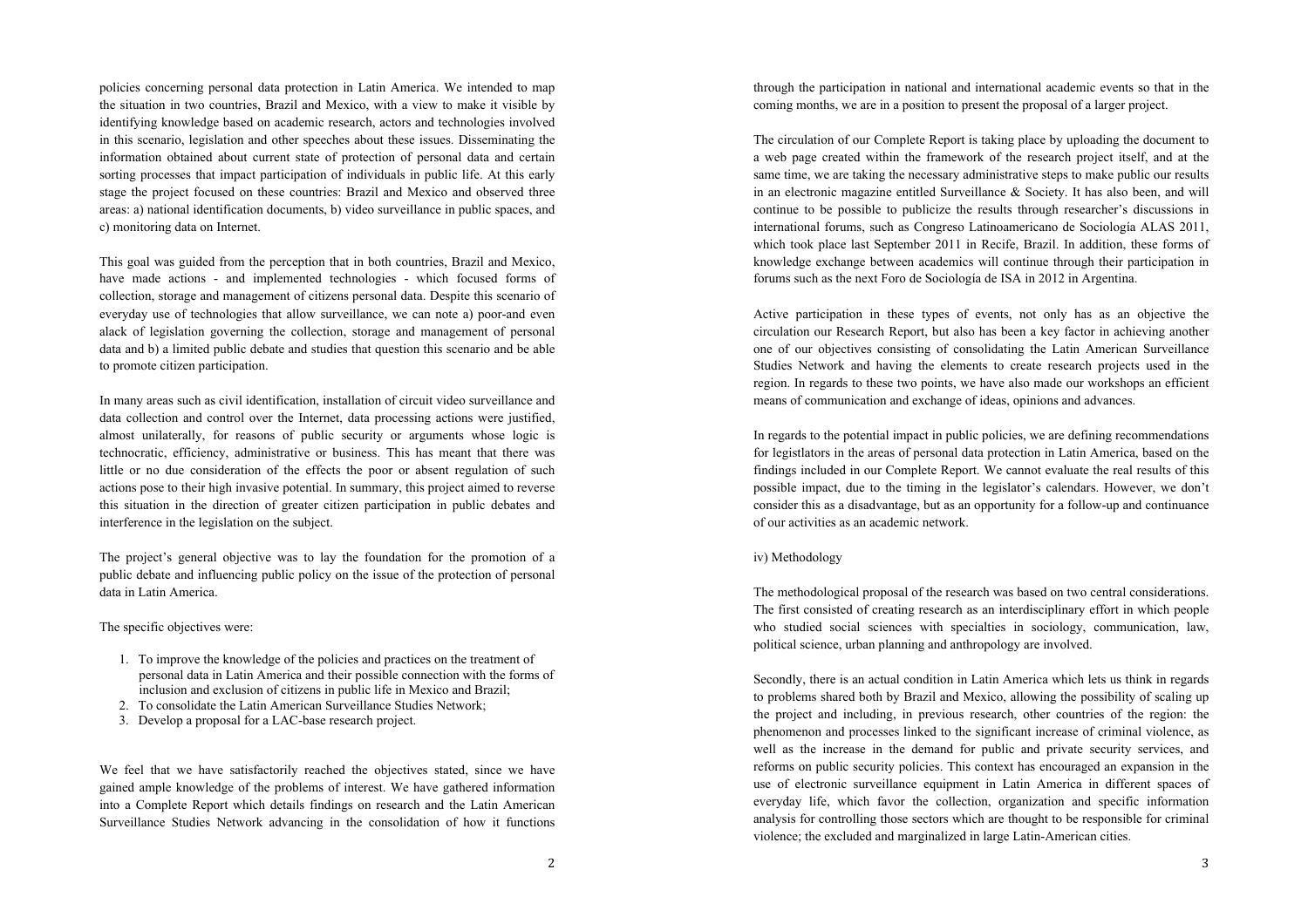Based on these considerations, the strategies used where the following:

# Contextual Mapping:

Contextual mapping of the policies and practices on personal data management and use in Latin America, with a focus on the three areas outlined above. Among other things, we aimed to chart both (i) the context of emergence of the technologies to understand the competing forces that shaped the existing policy environment, and (ii) the effects of social classification resulting from these policies. Finally, the contextual mapping focused on the identification of existing policy influcence windows of opportunity.

## Workshops:

Two workshops were held to consolidate the network and provide a concrete space for (i) the planning of the mapping research, (ii) sharing of results of the research, and (iii) collaborative development of a research proposal. The development of the proposal is, of course, largely based upon the findings from the mapping research.

# *v) Project Activities*

# 1.- Preliminary mapping:

a) Documentary and bibliographic research about the Project topics, covering theoretical texts and academic, judicial, administrative, corporative and journalistic documents, as well as others that may include relevant data about the areas in which this preliminary mapping is focused on.

The mapping of the three topics included in the research –documents of national identification; video-surveillance in public spaces and data surveillance on Internetuses, in general terms, a common methodology for gathering data. This methodology consists on identifying studies and researches, legistlation (in action, as well as legal projects), actors (individual and collective), social movements, protests in the mass media and technologies, in each one of the mentioned areas.

During the mapping of each one of these three topics, the collected data was included in worksheets using Excell (regarding each identified element) for further analysis. These documents are in a standard format with some modifications for each case. The data was analysed using descriptive statistics, supported by the use of collected data visualization strategies, including the creation of graphics and CG. Parting from this analysis, a new relationship between variables was established, as well as the possiblility to observe the tendencies in all the collected information, developing formulas about the observed and phenomenon and stating hypothesis for future research.

Part of the subsidy funds were assigned to pay the technical support personnel, as well as that in charge of collecting data for viability or the mapping, which in many cases involved large amounts of data that had to be gathered, classified and analysed. Also included was funding for the creation of the Internet page of the Latinamerican surveillance studies network. It is important to point out that this budget assignment was quite convenient and valuable for the research, since it allowed a precise collection and treatment of the data, which has significantly contributed to the formation of the students who used it, providing them with an introduction to the analytic and methodological bases of the research, as well as the opportunity to learn about the topics which were part of it.

It is also important to mention the assignment of financial founds for the service of data visualization, which was carried out by the personnel linked to Medialab/ Sciences Po (Paris, France) and the Laboratorio de Densidad (Milano, Italy). This team figured out the estimates and developed the graphics and CG which allowed the identification of tendencies and the statistic-descriptive analysis of the studied phenomenon. We highlight, therefore, the big advantage of the use of data visualization techniques in research, such as in ours, which include data, processes' and actors' registration. In methodological terms, these visual works were created to organize the complexity of collected data, facilitated our perceptions and inferences in regards to the registered information. In addition to "translating" the information from the worksheets to a format of easy visual perception and understanding, makes the research results more legible and comprehensible, which is of great importance both for the circulation of the results among a wider audience as to influence actors and pertinent politics.

a) Open interviews carried out personally or by telephone, to the main generators of knowledge of a specific topic.

In the case of Mexico, the founds to support the research, in addition to the creation of data bases for the mapping, were also used to interview the personnel that work at the Unidad de Información y Análisis de la Procuraduría General de Justicia del Estado de México (PGJEM). October, 2010.

This unit is a space for research. Among their given attributions, the following ones stand out: a) designing methods and collection, processing, analysis and classification procedures, b) establishing systems of information exchange with other authorities from the judicial and federal fields –such as Pataforma México and the Sistema Nacional de Seguridad Pública- as well as other federative entities; c) determining the updating and consultation systems of information for the Sistema Único de Información Criminal, and the Registro de Personal de Seguridad Pública, among others; d) exercising the necessary faculties for the requirement of information and data, which the concessionaires of public networks of telecommunications have.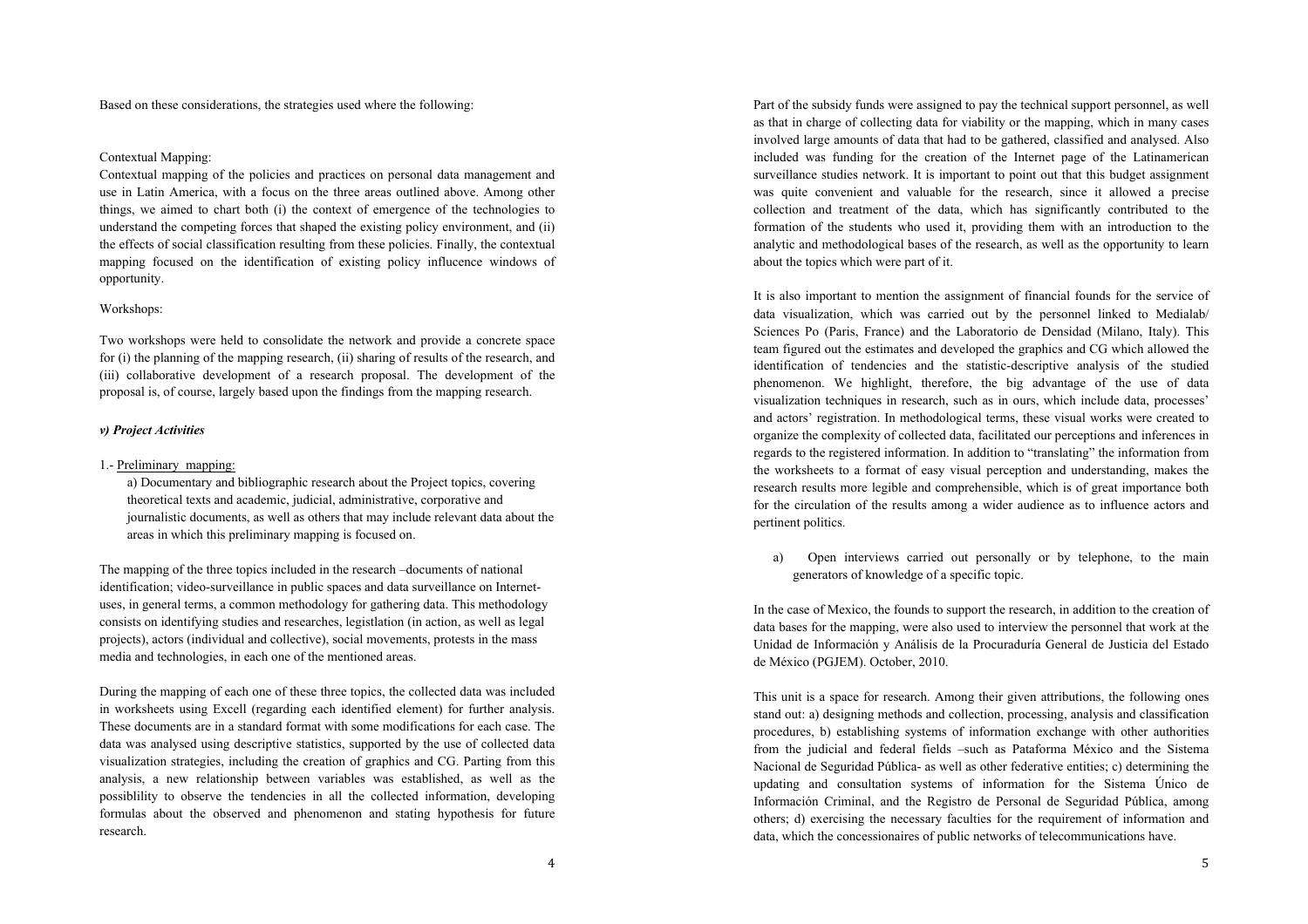The talks given to the personnel from this unit took place with the intention of learning how the Unidad de Análisis operates, the organization of the work within the unit, as well as to know about the knowledge and experience the workers and their superiors have in the collection, organization, storing and use of the personal data obtained.

What was learned from this activity strengthened our knowledge about the topic of regulation of personal data. In specific about the ease with which we can access, as academic researchers, "sensitive" and delicate data, since we had permission to carry out the mentioned interviews. However, we keep insisting in order to have access to printed documents to reinforce the obtained information. Access in this case is limited.

> a) A preliminary survey by internet, with a small sample dealing with issues related to the handling of data and net privacy; and another survey by internet directed to active net users and shapers of public opinion.

In Brasil, the topic of internet surveillance also includes a preliminary research about the perception of cybernauts, in regards to the use and protection of their data on the internet. A questionnaire was given with the objective to test the suitability of the questions that will be used in future research. At this moment, the structured sample was not used, since it is planned for the next phase of the project. The questionnaire should be re-formulated accoding to the results of the current phase.

## 2. Organization, exchange and circulation.

## a) *Workshops:*

An important part of the research project was to exchange and circulate the information and analysis among the members of the Net. Therefore, the second group of areas which are assigned economical resources was the one related to the organization and the execution of work meetings.

The first Net meeting, after having established contact with IDRC, took place in August, 2010 in the city of Curitiva, Brasil. Resources from the Pontificia Universidad Católica de Paraná (PUCPF) and the Universidad Autónoma del Estado de México were used. That work meeting was oriented to discuss and specify the detailed planning for each of the activities refered in the methodology. Subsequently, in December 2010, another meeting took place in the city of Toluca, Mexico. On that occasion, the assigned founds from the IDRC were most useful to cover all the expenses for the logistics. The implications of that meeting were quite meaningful, having as important results:

a) The presentation of advances in the mapping for each topic of the project, and for each country; b) The establishing of a work scheme and an ample report for the final

results, for each objective and activity within the project; c) The establishing of the central topic for a future project of larger implications and longer in its duration.

The information gained from the Network at that point was meaningful in the way in which it was possible to have a more efficient and clearer communication between members, to specify each particular form of work, as well as the way in which each researcher understood the work he was carrying out.

The distance between Brasil and Mexico does not allow the members of the Network to get together frequently, even though we would like to. That is the reason why the usefulness of such meetings was to shape up the lines of work, in order to reach similar results and join efforts.

# *b) The construction of a website:*

The circulation of the project has been done through the creation of a website. It works as a repository of information and database on the subject in Latin America. This site has the objective to promote public debate about the topics developed by the Red Latinoamericana de Estudios sobre Vigilancia, making the report of this research available for the public, and also circulating the research documents produced individually by researchers who participate in the Net.

On the other hand, the site tries to locate news and events that may be of the interest of the researchers and the public in general, and which can contribute to the debate about surveillance issues, the biometric identification of people and data protection on the Internet. Taking into account this intention, there is not a specific focus on the Latin American region in the news. This is being covered through the work of the grant holder Cristiane Kampf, under her professor´s orientation Dr. Rafael de Almeida Evangelista and with the financing of the program José Reiss from Incentivos al Periodismo Científico de la Fundación de Apoyo a la Investigación de Sao Paulo (FAPESP).

Built using *Wordpress* (a free publication platform), the website was divided into seven sections. Six of them have links organized in a horizontal bar at the upper part of the page. These are: Inicio, Eventos, Publicaciones, Investigación, Equipo y Contacto (Home, Events, Publications, Reseaerch, Members and Contact). At the right hand-side of the page, you can find the section Noticias (News), which contains articles about the works made by the Net, as well as relevant investigations developed by other researchers.

The site also allows the collaboration online between net members, this communication being invisible to the general public and offering a collective work platform free and independent of commercial services. The structure is available in Portuguese and the texts containing general information on the Net is translated into Spanish and English.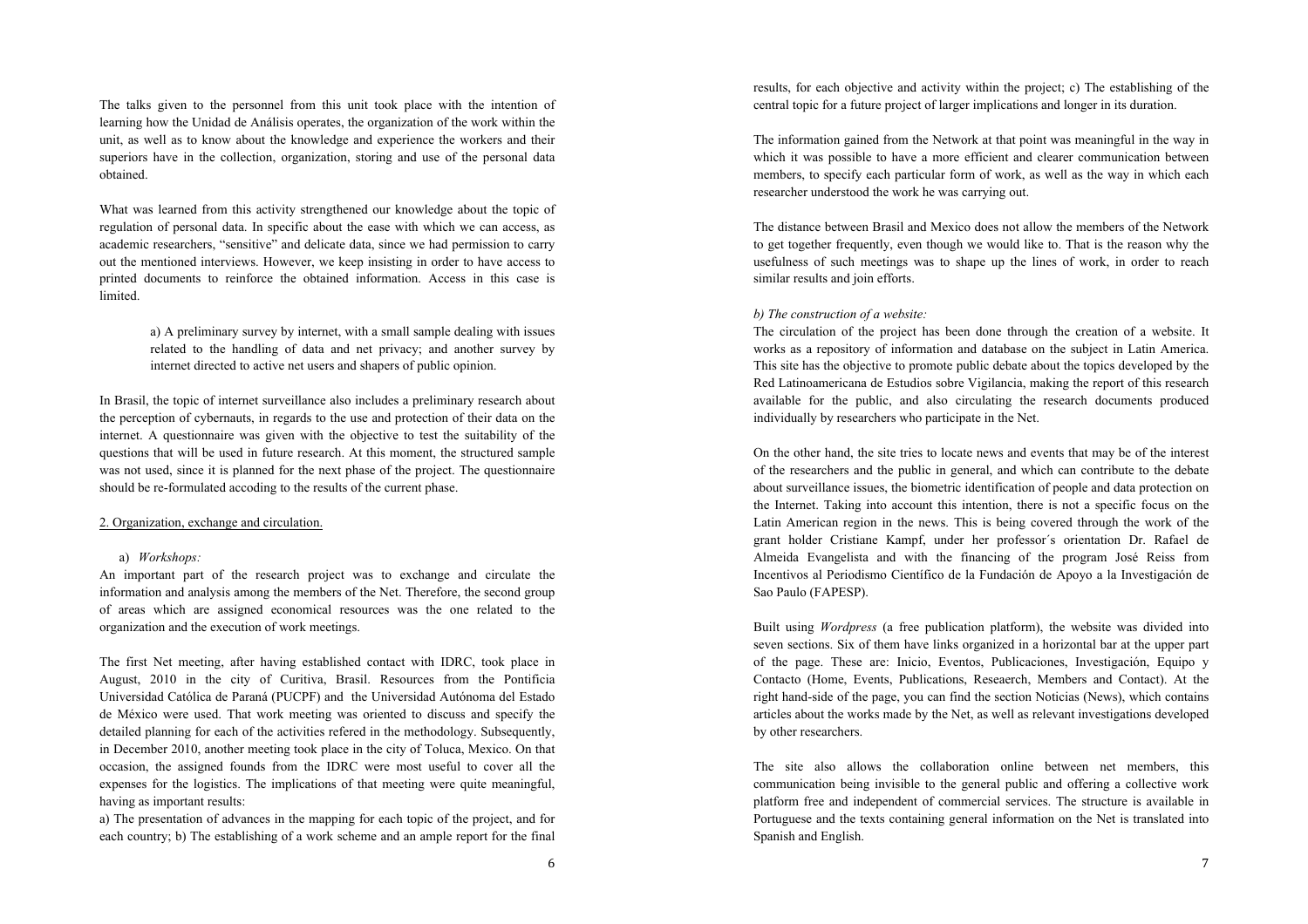A part of the web page content (especially events and research which are more dynamic) can be updated by any member of the Net who has a user ID and password. The goal is to train all of the Net members on maintaining and updating the site.

The current URL is http://www.labjor.unicamp.br/vigilancia/ , and the site content is stored on the Laboratorio de Estudios Avanzados en Periodismo de la Universidad Estatal de Campinas (Sao Paulo, Brasil) servers.

c) Consolidation of the Network and Approach of a larger project proposal:

The consolidation of the Network has been done through two groups of actions. The first one is through the spreading of our findings using the website, as well as through the administration undertaken up to this point for the publishing of the information in the electronic magazine Surveillance & Society, which not only highly pertains to our research, but also has an important relation with David Lyon, a professor and worldrenowned surveillance expert at Queen's University in Kingston, Ontario, who also acts as a consultant on the project and plays a fundamental role in the theoretical and technical consultation.

The second one, through the consolidation of the Network, is represented by work meetings that where carried out, which as mentioned earlier, favored teamwork. On the other hand, both the spreading and consolidation of the Network is constructed from participation in international forums such as the Congreso Latinoamericano de Sociología ALAS 2011, which took place last September 2011 in Recife, Brazil, and coming up next, the Foro de Sociología de ISA in August of 2012 in Argentina.

We have not considered founds from the Project to cover for these events, but were included as activities derived from it, since the Network researchers have taken advantage of the opportunity to participate in them, in order to present our findings, to discuss them with colleagues from other countries and therefore be able to enrich our perspectives, to determine the design of a bigger project in the following months.

The general lines of this Project were profiled during the December 2010 Network meeting and currently we are working to define its details. This work has not yet been completed as we would like to have a general panorama of results in order to make decisions with respect to what the priorities of the second project will be which deepens the analysis on surveillance and personal data in Latin America.

## d) Potential impact on Public Policies:

As refered to earlier, with the potential impact on public policies, we constructed and submitted recommendation documents for legislators which concerned the protection of personal data in Latin America. These documents are derived from the large report which we are submitting together with this technical report. Therefore, the results of this action cannot be evaluated at this moment but the study and analysis which was done in the larger project, allowed us to know to a certain degree, if our ideas have influenced the orientation of policies for personal data regulation.

# *vi) Project Outputs*

### *Research:*

#### 1) The Final Research Report

This document (being handed to the IDRC together with this Technical Report) is being considered by the researchers involved with this study as the main outcome or principal document. The report describes and critically assess some of the many results and information gathered with the first broad scope study made about surveillance in Mexico and Brazil. The descriptions and analyses are concentrated in three main aspects of the surveillance society in Latin America: a) Documents and identification schemes, b) video surveillance in public spaces, and c) surveillance of personal data on the Internet.

#### 2) The construction of an unprecedented network in Latin America

The experience of producing a joint and well-integrated cross-national study with multiple teams within Mexico and Brazil, located in different places and institutions was the first step for the enhancement of an unprecedented network about surveillance studies, data protection and other related manners. This networking experience both within the national teams and between the two international groups was the first joint research effort about these subjects in the context of Latin America and it is considered as one of main achievements of this project. Besides previous experiences of the same group of Mexican and Brazilian scholars working together to organize international events, this first hands-on experience provided the first opportunity for these teams to work together on an empirical-based study.

3) The construction of a website that works as a repository of information and database on the subject in Latin America. At this first moment, the information included is related to legislation about these themes, academic production and news in both countries, Mexico and Brazil, and also the report produced.

The pragmatic outcomes of this process relate to: a) a stronger relationship among the individuals and respective institutions in a network of common research issues; b) the obvious development and sharing of methodologies applied to this research; c) the opportunity to establish milestones in terms of the possible future expansions of the network concerning subjects to be studied and other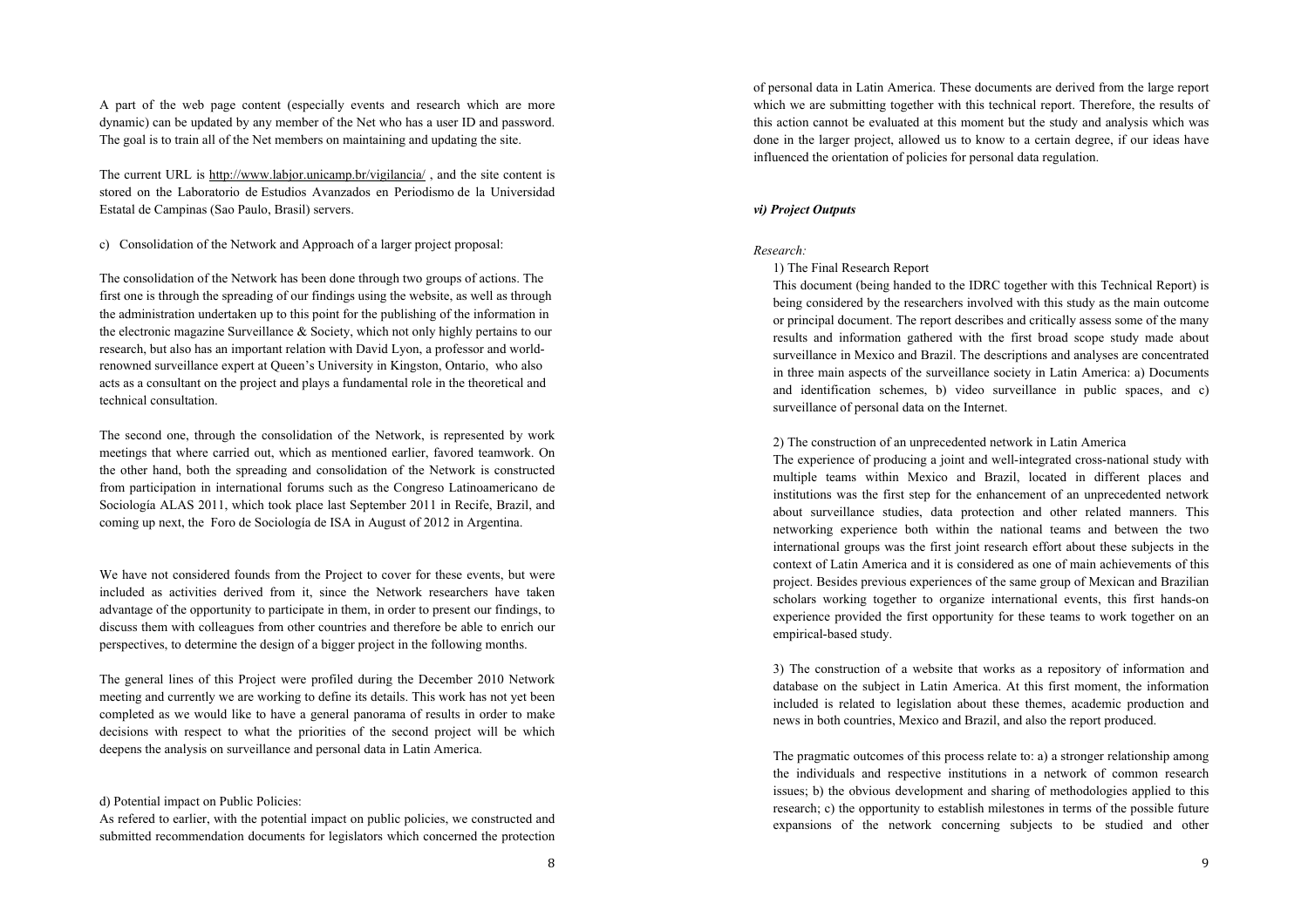international teams to be approached/involved in; d) the increased knowledge about the development and implications of policies and actions related to the three main thematic fields studied in two distinct national scenarios; e) the opportunity to compare research findings in terms of similarities and differences between these two countries; f) and finally, enrich the very academic and scientific context where these subjects are studied in Brazil and Mexico.

#### *Capacity*:

1) Individuals trained during the data collection and analysis phases of the project: a) CCTV

Brazilian team: i) Ana Cláudia Cardoso Santiago, architect, MPhil in Urban Management, worked during data collection, the organization of the information as evidences in spreadsheets and graphics, coordinated field work; ii) Vanessa Cardoso Molino, architect, worked during data collection and helped in the construction of the spreadsheets, both coordinated by Rodrigo F. Firmino. Molino will present part of this work in the Seminário de Iniciação Científica – SEMIC (Scientific Iniciation Seminar) which takes place at the Pontifícia Universidade Católica do Paraná in October 2011.

Molino, Vanessa; Firmino, Rodrigo (2011). Sistema de monitoramento e videovigilância: espaços públicos e espaços privados de uso público em Curitiba. In: XIX Seminário de Iniciação Científica, SEMIC. Curitiba: PUCPR.

a.1) Participation in the APC (Association for Progressive Communication) Networking and Learning Forum. One of the research leaders of the international groups, Dr. Rodrigo José Firmino, was sent to attend the forum in order to gain experience in communicating research findings and to network with other groups studying similar subject or other subjects with similar approaches. Some of these groups, and in fact the forum itself, have the IDRC as partner and sponsor.

Mexican team: i) Lic. Guadalupe Quiroz Cartagena, Sociologyst, worked during data collection, the organization of the information as evidences in spreadsheets and graphics The team was coordinated by Nelson Arteaga Botello.

## b) Identification schemes

Brazilian team: i) Ana Paula Camelo, journalist, MSc in Scientific and Cultural Dissemination, worked during data collection, the organization of the information and field work coordinated by Marta M. Kanashiro.

Mexican team: i) Lic. Sara Cristina González Ceballos, she worked during the informational organization and writing of the report about the Cédula de Identidad Personal for minors. ii) PS Alicia Guzmán Portillo, worked during data collection and the organization of information. The team was coordinated by Vanessa Lara.

a) Personal data on the Internet,

Brazilian team: i) Liliane da Costa Nascimento, journalist, doctorate holder by the UFRJ. She worked in data collection, result analysis, chart creation and CG´s, coordination of grant holders in charge of technical support and the writing of the IDRC report, ii) Thiago Correa Cesar, Computer Science graduate. He worked as part of the technical support team in the treating of data and the development of search mechanisms and authomatic data classification, iii) Renata Palladino Costa, Masters Student of Communications by the UFRJ. She worked as part of the technical support team in data collecting procedures, v) Anna Carolina Bentes, grant holder of scientific initiation by the UFRJ. She worked as part of the technical support team in data collecting procedures. The complete team was coordinated by Fernanda Bruno.

Mexican team: i) Lic. Eduardo Funes, Sociologyst. He worked on data collection and the organization of the information as evidences in spreadsheets and graphics; ii) Lic. Pablo Sánchez, student of the Master degree in Administration. He worked during the organization of information and the writing of the Internet report. The team was coordinated by Juan Carlos León Ramírez.

> b) 1) Part of the technical support team and data collection in Brasil will give a presentation on a project related to the contents of the investigation. This project was accepted into the XXXIII Jornada Giulio Massarani de Iniciación Científica, Artística y Cultural of the UFRJ, which will take place in November, 2011. Anna Carolina Bentes, Rafael de Oliviera Lins, Liliane da Costa Nascimiento. Personal Data and Brasilian Internet Surveillance: Devices and speeches. In the XXXIII Jornada Giulio Massarani de Iniciación Científica, Artística y Cultural of the Universidad Federal de Rio de Janeiro.

e) Website development team: i) Ronye Pereira Pires, An IT Specialist, worked during website planning and development, coordinated by Marta M. Kanashiro and Rafael A. Evangelista, ii) Cristiane Kämpf, journalist. She was awarded a scholarship for Scientific Journalism by the FAPESP (Fundación de Apoyo a la Investigación del Estado de Sao Paulo) for the project: "Science Communication of The Social Effects of Personal Data Treatment and Regulation in Latin America". For a period of six months (renewable for another six months), she is responsible for writing and publication of the results derived from the project. She will also be in charge of collecting magazine and newspaper articles on related topics.

*Policy and practice*: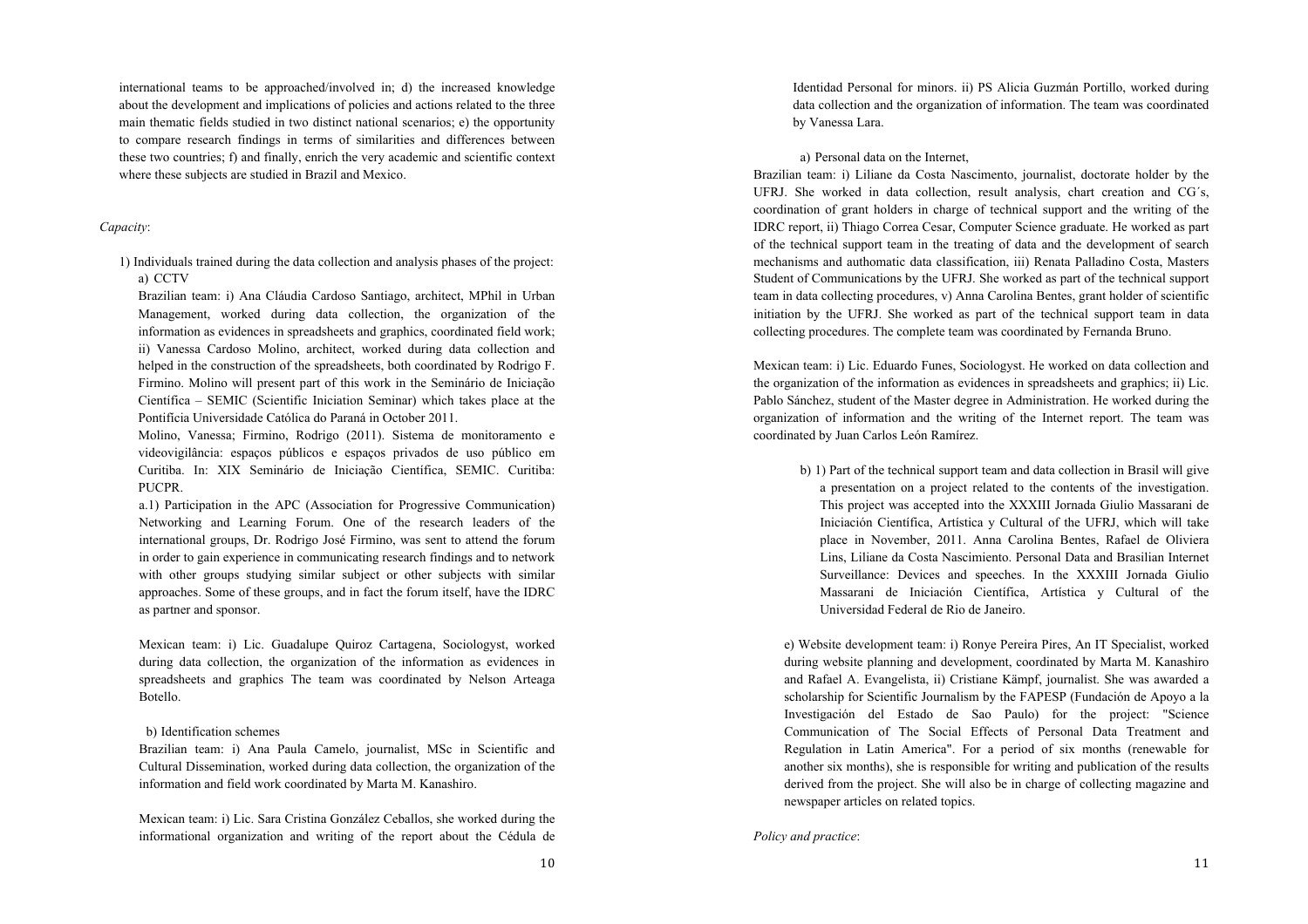- 1) Executive summary and policy recommendations: From the main report produced as a qualitative output of this study, it will be made shorter and more objective documents to serve as instruments for the improvement of awareness among policy makers and key stakeholders. These have not yet been produced but will be carefully designed and considered as soon as the reports are delivered.
- 2) It is also the intention of this study to approach individuals and groups identified as important social actors during the research in order to inform them of the steps taking during the study and of possible recommendations.

# *vii) Project Outcomes*

It is understood that the project contributed to:

1) Academic and scientific knowledge about the state-of-the-art of surveillance studies, legislation, technologies, policies, and market in Mexico and Brazil. It is clear by the main report that many aspects of the field of surveillance studies were found and organized to both countries in terms of quantification and qualification of what has been discussed and produced within the academic environment, the juridical arena, and in the market. Here is a summarized view of the gains in terms of knowledge of these themes:

# a) In Brazil:

Within the framework of the new national document for identification in Brasil, there are laws, law projects and discussions in the Congress since 1991, but they mainly refer to its application in an uncritical way, and not in a reflexive one. At the expense of what may be displayed in this intense course, there is no participation or public debate in the country concerning the topic. The research also shows that there is scientific production in the areas of biometrics and identification, centered in exact areas or in those interested in suggesting more efficient technical systems. There are fewer humanistic studies and only a few critical studies that reflect on the topic. In this way, implementation is characterized by a technocratic aspect or in a technical supremacy which eliminates its political characteristics. The analysis of law projects or laws, point out that the application of the documento único de identidad in the country, does not go by the juridic area adequately, and that there are no legal mechanisms in Brasil for the control and supervision of the document itself outside the groups that apply it. In the same way, there is no clear legislative disposition about the access and use of personal data which would be part of the document, and its related data base. In connection with the deployment of the new document, there are new investments in forms of identification and construction of data bases of the population including ways of accessing information which benefit the government, the electoral and traffic systems, currently taking place in the country. In regards to video surveillance and electronic monitoring systems in Brasil, it was possible to identify the growth and interest tendencies in two main aspects: the technology market for its use in electronic surveillance, and in the studies and research related to the same topic. This growth is explained by the parallel expansion of interests and profitability in the walled-in residential real estate market, which are one of the most common ways of urban soil subdivision, with repercussion in practically all social levels. In such cases, the relation between real estate market and safety and surveillance equipment is latent and symptomatic. In the case of the increase of scientific and academic interest, the number of recent articles and studies on topics related to the use of CCTV is noticeable. The fact stands out that most of the production of critical works on the topic consists in a larger number of theoretical studies, rather than in studies of cases or works with a strong empiric support. Finally, growth in these two aspects contrasts with an "emptiness" in the current legislation and in the discussion of law projects. This study points out the lack of legislation on implications or consequences of the proliferation in the use of closed circuit TV for monitoring citizens, as well as public and private spaces; also the lack of interest in detailing the conditions of application, handling and responsibility in regards to the data produced by the use of these technologies.

Internet mapping in Brasil indicated that Internet users' personal data is more vulnerable for collecting, controlling and classificating by companies and corporations that produce or operate through "trackers" in their websites, rather than by the data processing and monitoring by State and government institutions. There was a study on Brasilian government efforts (for the past 5 years) to encourage the participation of civil society in public debate about the regulation of personal data, with special attention in the context of data circulation on the Internet. Among these efforts, the Brasilian government proposal stands out, in cooperation with the Fundación Getulio Vargas. It consisted of a law project for the protection of personal data (2010) and a preliminary draft for the creation of an internet civil framework in Brasil (2009), both open for public consultation and collaborative construction. However, such efforts face difficulties before a series of pending projects in the Brazilian Cámara de Representantes y el Senado. We have found that a clear majority of these projects include measures directed to banning anonymity, stating dispositions for users identification, as well as for access control and Internete use. We also identified that these projects threaten the slightest advances in regards to digital inclusion in Brasil, every time the Internet is first and foremost considered as a means for potential criminal acts, more than as a means of communication and production of knowledge and contents oriented to its democratization. Taking these conflicts into account,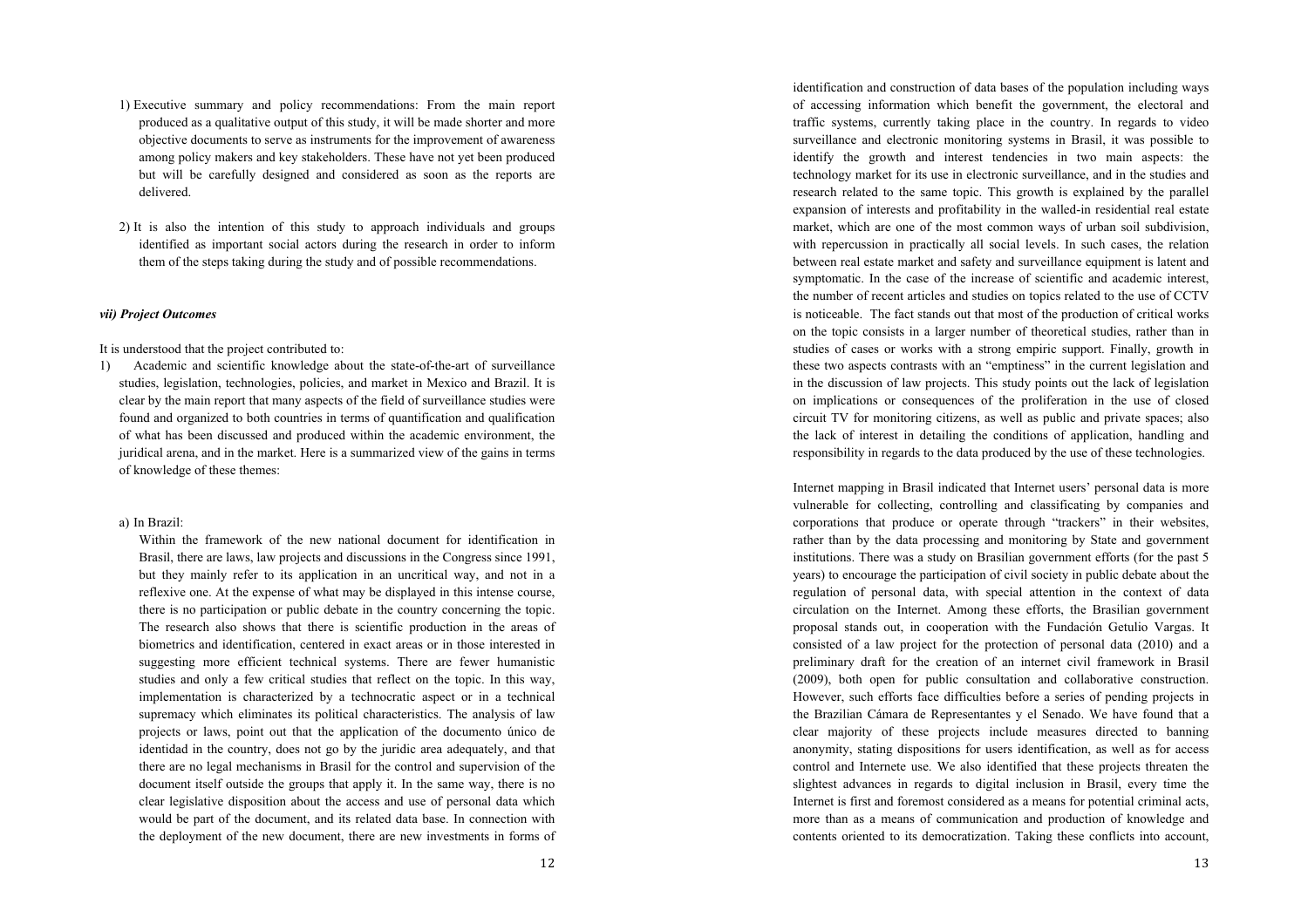we highlight how timely and importat it is to encourage the participation of the Brasilian population in the public debate, about the treatment and regulation of personal data in the Internet, since such debate, as it can be identified in the research, is still quite unclear.

a) In Mexico: what we can point out as direct effects of the project, concentrates on the academic and political science fields. In the academic field, we have noticed that our search for information about social effects in data regulation has generated interest in other academic bodies in regards to the topic, specifically in areas such as Sociology and Political Sciences. We have identified academic bodies with similar interests throughout the project; therefore we have established strategies to continue training researchers in the field. We have been doing it through the creation of research workshops for under graduate students. The general subject matter in the workshops is the same as in our research project, and currently there are 4 theses basing their topic on the subject matter. On the other hand, during our research process we have widened institutional links with other Mexican state universities and abroad, which has made it easier for us to understand the perspective of the legal system in the topic of data protection. This has been possible thanks to the participation of the research professor and lawyer Hiram Piña Libién, who has created the sections linked to normativity within the three areas of the project, for the case of Mexico. In the same way, Dr. Hiram has supported sociologists and political scientists from the Mexican team, in order to encourage their abilities for analysis from a perspective different from our own disciplines, which has enriched the presentation of our findings and will strengthen the actions of our team in the future.

b) What was learned from our participation in the APC Networking and Learning Forum? Here is a brief report of what it is considered relevant:

Networking was one of the greatest assets of this event. And this started when there was an opportunity to explain this study about Latin America to people from APC, Privacy International and the IDRC itself (people connected to other regions of the Globe, following different projects). These things were: (a) the project with the IDRC; (b) the ongoing formation of a Latin American network of surveillance studies; (c) about the teams and individuals involved in this network; (d) and major goals as a group and individual researchers. All listeners were very supportive to the future ahead of this attempt to establish the network, leaving an open window of possible collaborations in the future. As for the event itself, everything was well designed to be very inclusive, democratic and meaningful, despite the short time for every discussion and the variety of backgrounds involved. The aim of our team (represented by Dr. Rodrigo Firmino) there was to find the bridges between academic research and activism or ways of communicating research more effectively in terms of impact in policy-making. As a side effect, there was a clear opportunity to know very good works about grassroots empowerment with the use of ICTs by people from all over the world. The event was organized to discuss six major subjects, these being:

- Affordable Internet access for all
- Making technology work for environmental sustainability
- Securing and defending Internet rights
- Building the "information commons"
- Improving governance, including the governance of the Internet
- Gender equality and women's rights

APC stated their vision for these at the beginning, and many different dynamics were set to provide discussions about them and parallel issues related to them, which guided us to later provide a few challenges and opportunities for each topic. Firmino mediated a table and was involved with the final report in 2 topics: "Improving governance, including the governance of the internet" and "Securing and defending internet rights". The results of these discussions can be found at: http://nlf.apc.org/archives/452; and http://nlf.apc.org/archives/459.

Firmino also participated in small group discussions more directly related to the major interests there, being: Communicating research: Strategies for enhancing the impact of research, Web 2.0 tools to link research and policy, and the overlaps and discrepancies between academic research and activism. There were very good conversations in all these topics and what was clear was that bringing research findings and data to be used and communicated outside academia is a very common sense in terms of its difficulties and a preoccupation to everyone there, from academics to activists.

Firmino exposed his concerns that academics are usually very comfortable communicating and discussing research among themselves (papers, conferences, etc.), but they also lack the ability to overcome the tall and strong walls of this "ivory tower" we call university. It was also agreed that this is not a problem in itself and that it is fine for academics to be doing what they do best: studying, observing, adding up to knowledge. However, certain partnerships could help them forwarding their findings a step further. They could, for example, get used to the idea of planning the communication of their research prior to the bids for resources, and that this could be easily included in the budgets predicting the involvement of partners more prepared to do this kind of work (communicating, lobbying, influencing civil society, etc.). It was also raised that there could be a closer involvement of the public with the research since its beginnings, helping to find the scope and clearer objectives for activism, but it was also argued that in research it isn't always the case of targeting studies for a specific public, and rather that anyone could benefit from the findings and data of a more impartial and impassioned study. Therefore, this was a very important experience in many different ways: